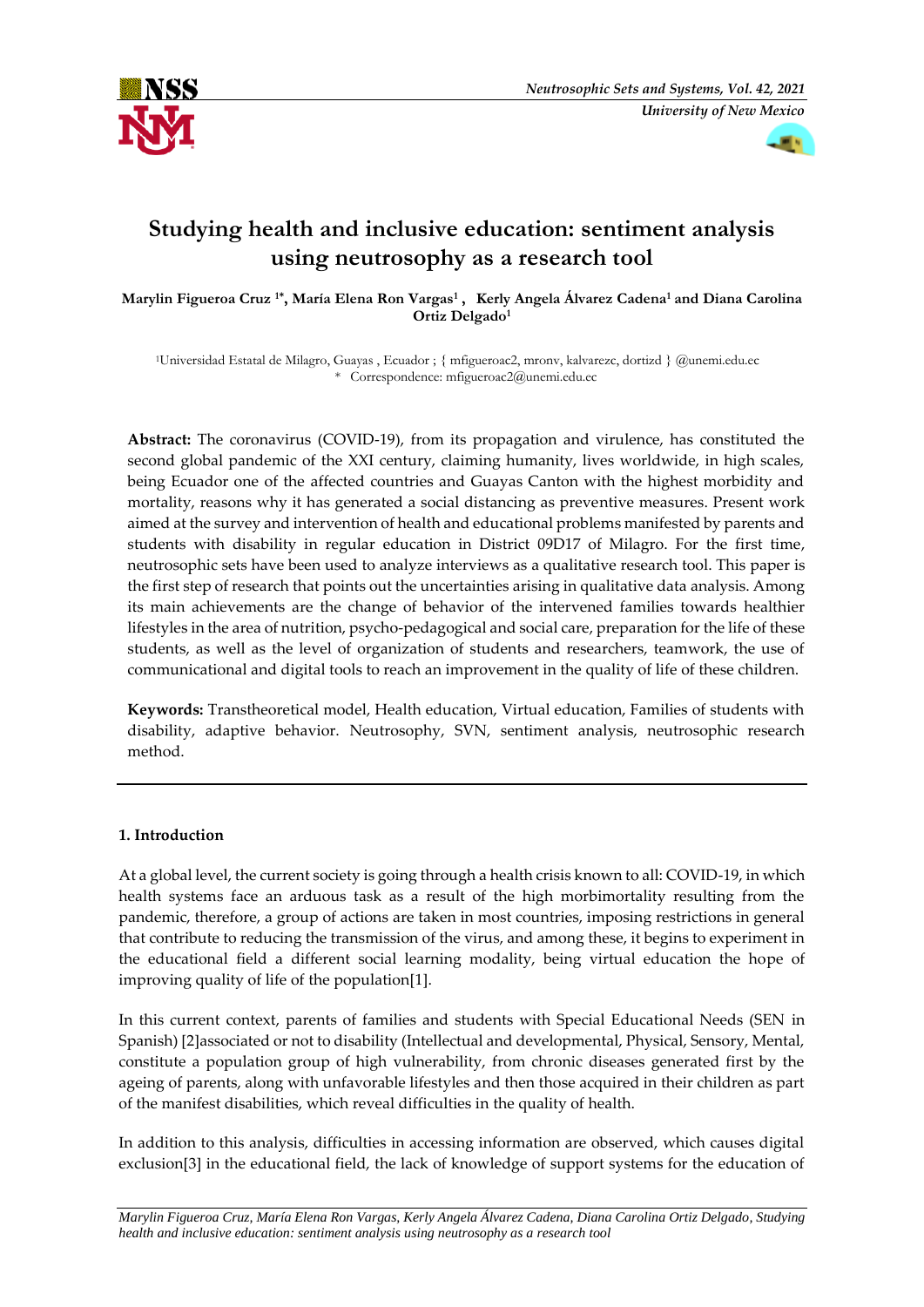their children, family isolation, chaos, translated into hopelessness, in this new role that they must assume from their homes towards their children and access to health services. In this sense, the educational inclusion of these students in virtual mode becomes a severe problem for the family and the educational institution because they try to support them from their place. However, it requires a personalized approach, which does not consistently achieve its purpose, as this feeling is reflected with high prevalence in social networks; on the other hand, it was seen in statistics of the Milagros canton the increase of health problems in this population mentioned above.

With these elements, the group of researchers and students of the Special Education career decide to conduct a study that leads to improving the health and quality of inclusive education of these students, in conditions of isolation of the population, through training to parents, to create practical attitudes and try to raise awareness in this vulnerable group the incorporation of healthier lifestyles that includes: hygiene, nutrition, sports and creative activities, relating social, environmental and economic factors by using health education, through the Transtheoretical model and based on neutrosophic research method.

## **2. Neutrosophy in sentiment analysis basic concepts**

Neutrosophy is a mathematical theory developed by Romanian Scholar Florentin Smarandache to deal with indetermination[4]. It has been the base for developing new methods to deal with indeterminate and inconsistent information as neutrosophic sets neutrosophic logic and, especially, in decision-making problems [5]. The truth value in the neutrosophic set is as follow[6]:

Let be  $N = \{ (T, I, F): T, I, F \subseteq [0, 1] \}$ , be a neutrosophic evaluation of a mapping of a group of formulas propositional to  $N$ , and for each sentence  $p$ :

$$
v(p) = (T, I, F) \tag{1}
$$

To facilitate the practical application in real-world problems[7], the use of Single-Value neutrosophic Sets (SVNS) was proposed, through which it is likely to use linguistic terms to obtain greater interpretability of the results[8].

Let X be a universe of discourse, an SVNS A over X has the following form[9]:

$$
A = \{ (x, u_a(x), r_a(x), v_a(x)) : x \in X \}
$$
 (2)

Where

 $u_a(x): X \to [0, 1], r_a(x): X \to [0, 1]$  y  $v_a(x): X \to [0, 1]$ 

with  $0 \le u_a(x), r_a(x), v_a(x) \le 3, \forall x \in X$ 

The intervals  $u_a(x)$ ,  $r_a(x)$  y  $v_a(x)$  denote the memberships related to true, indeterminate and false from x in A, respectively[10]. For convenience reasons, a Single Value Neutrosophic Number (SVN) is expressed as  $A = (a, b, c)$ , where a, b,  $c \in [0.1]$  and  $0 \le a + b + c \le 3$ .

Let  $A = (a, b, c)$  be a single valued neutrosophic number, a score function S related to a single valued neutrosophic value, based on the truth-membership degree, indeterminacy-membership degree and falsity membership degree is defined by[11]:

$$
s(V_i) = 2 + T_i - F_i - I_i \tag{4}
$$

*Marylin Figueroa Cruz, María Elena Ron Vargas, Kerly Angela Álvarez Cadena, Diana Carolina Ortiz Delgado, Studying health and inclusive education: sentiment analysis using neutrosophy as a research tool*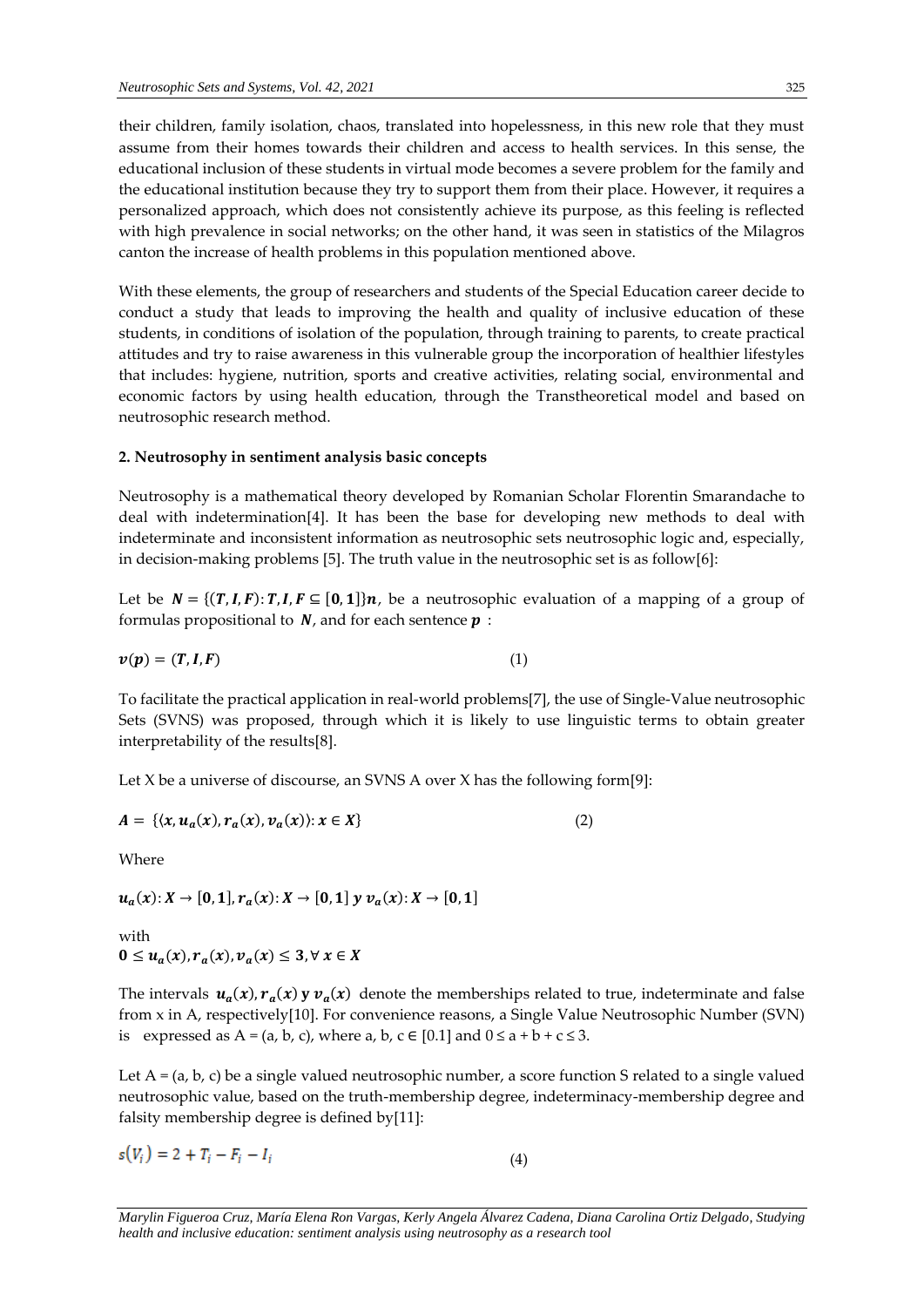The score function for single-valued neutrosophic sets is proposed to make the distinction between numbers.

In social sciences, a primary research methodology such as one-on-one interviews constitutes a widely used technique to derive meaningful insights and draw broad conclusions[12]. Once transcribed, these interviews help in providing qualitative analyses. However, such analyses are subjective and draw heavily from the unconscious biases of the authors or researchers. That apart, the learning from every new interview diminishes at a high rate and is not an efficient use of the researchers' valuable time. Neutrosophy, which features the concept of indeterminacy, has not been widely used in sentiment analysis of interviews. Neutrosophic sets are used for sentiment analysis of interviews as a qualitative research tool[13]. This study is the first step of research that points out the uncertainties in the discursive analysis[14].

#### **2. Materials and Methods (proposed work with more details)**

The population was represented by 197 families of students with Special Educational Needs to be Associated with disability of District 09D17 Milagro, according to a database provided by the Inclusion Support Unit (UDAI), of which 150 families were surveyed, as part of the Hermeneutic interpretative analysis in the 1st stage known as Structuring and coding of the research, to obtain the guiding categories of the study (Health in inclusive education), which in turn facilitated the emergence of the sensitizing categories, to delimit the object of study and establish the comprehensive analysis of the connections revealed and interpret its results in the research.

With this sample, two instruments were applied at the beginning and in the first evaluative cut to parents about their family member with SEN associated or not to disability: a closed interview that contemplated: General data of their child (age, sex, weight, height, body mass index (BMI), problems of families and their participation in the education of their children), the second which measure the development of adaptive behaviour skills of students with Special Educational Needs (SEN), including indicators structured in the following categories: communication, hygiene and health, home life, social skills, use of community services, self-direction, self-care and safety, leisure and free time, and functional academic skills, under the leadership of researchers and students of the Special Education career.

The neutrosophic research method was used for sentiment analysis on interviews[15]. The Neutrosophic Research Method is a generalization of Hegel's dialectic. It suggests that scientific and humanistic research will advance via studying not only the opposite ideas but the neutral ideas related to them as well in order to have a broad picture of the whole problem to **solve**[16]*.*

#### **3. Results**

A pipeline using Orange Data mining[17] to analyze sentiment in interviews was developed. The sentiment analysis component predicts sentiment for each document in a corpus.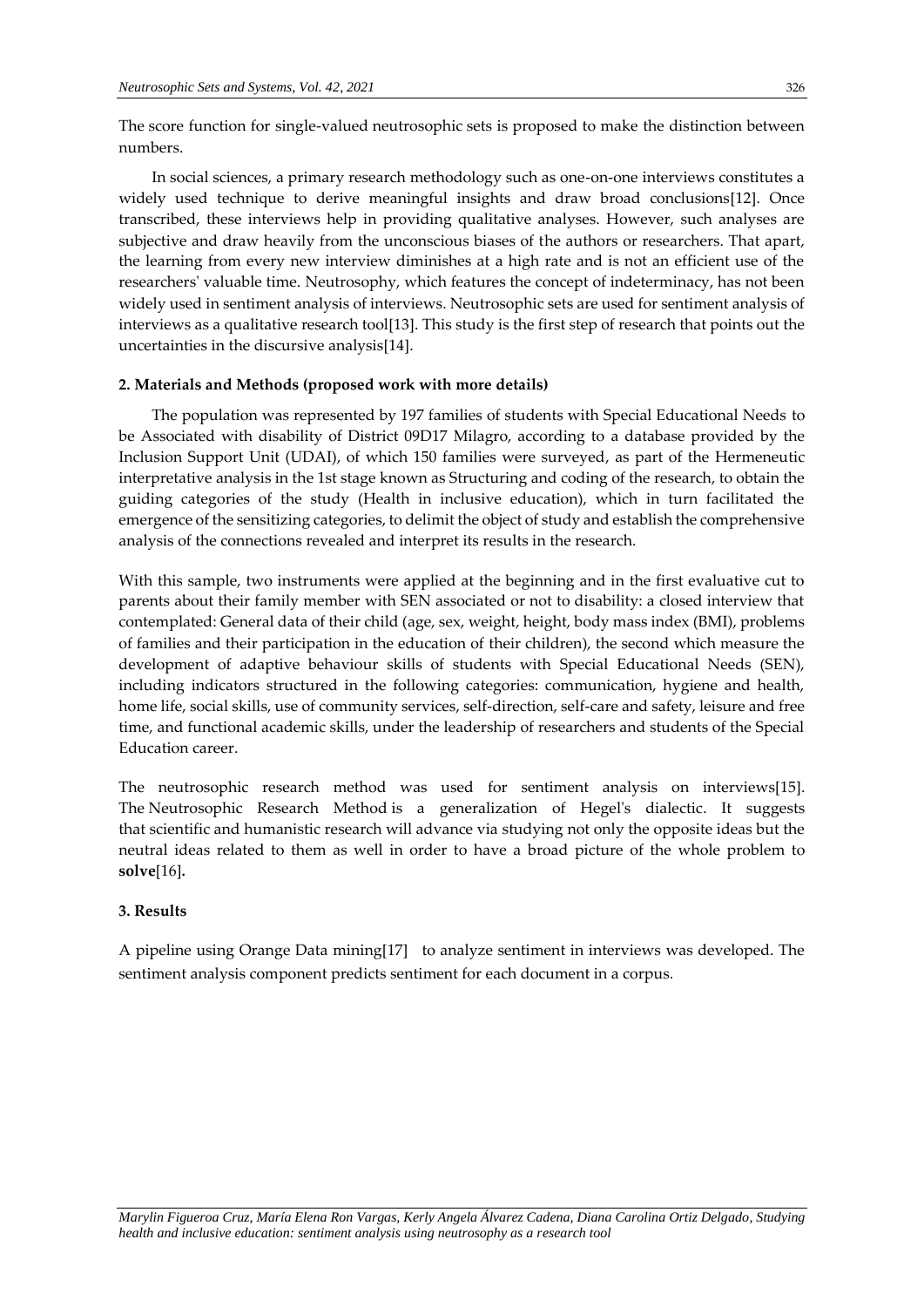

*Figure 1. Orange pipeline*

A group of 5 interviews were used, and as sentiment analysis, the VADER (Valence Aware Dictionary for Sentiment Reasoning text sentiment analysis) model is used [18]. VADER is sensitive to both polarity (positive/negative) and intensity (strength) of emotion. For convenience, a Single Value Neutrosophic Number (SVNS) in sentiment analysis is expressed as A = (pos, net, neg), where pos, net, and neg positive are positive, neutral and negative composite scores, respectively(Table 1).

|  | <b>Table 1.</b> SVN number associated in interviews. |  |  |  |  |
|--|------------------------------------------------------|--|--|--|--|
|--|------------------------------------------------------|--|--|--|--|

| Case   | <b>SVN</b> number     |  |  |  |
|--------|-----------------------|--|--|--|
| Case1  | (0.052, 0.909, 0.04)  |  |  |  |
| Case 2 | (0.336, 0.622, 0.042) |  |  |  |
| Case 3 | (0.044, 0.814, 0.142) |  |  |  |
| Case 4 | (0,1,0)               |  |  |  |
| Case 5 | (0.075, 0.746, 0.179) |  |  |  |

Scores of every interview were calculated using a feature contractor component

| Variable Definitions              |                                                                                 |
|-----------------------------------|---------------------------------------------------------------------------------|
| $\cdot$<br><b>New</b>             | 2+pos-neg-neu                                                                   |
| Remove                            | <b>Select Function</b><br><b>Select Feature</b><br>$\checkmark$<br>$\checkmark$ |
| $\blacksquare$ t := 2+pos-neg-neu |                                                                                 |

*Figure 2. Score calculation with* feature contractor component

The calculation results using Eq 4 as de-neutrification method [19] are shown in Figure 3.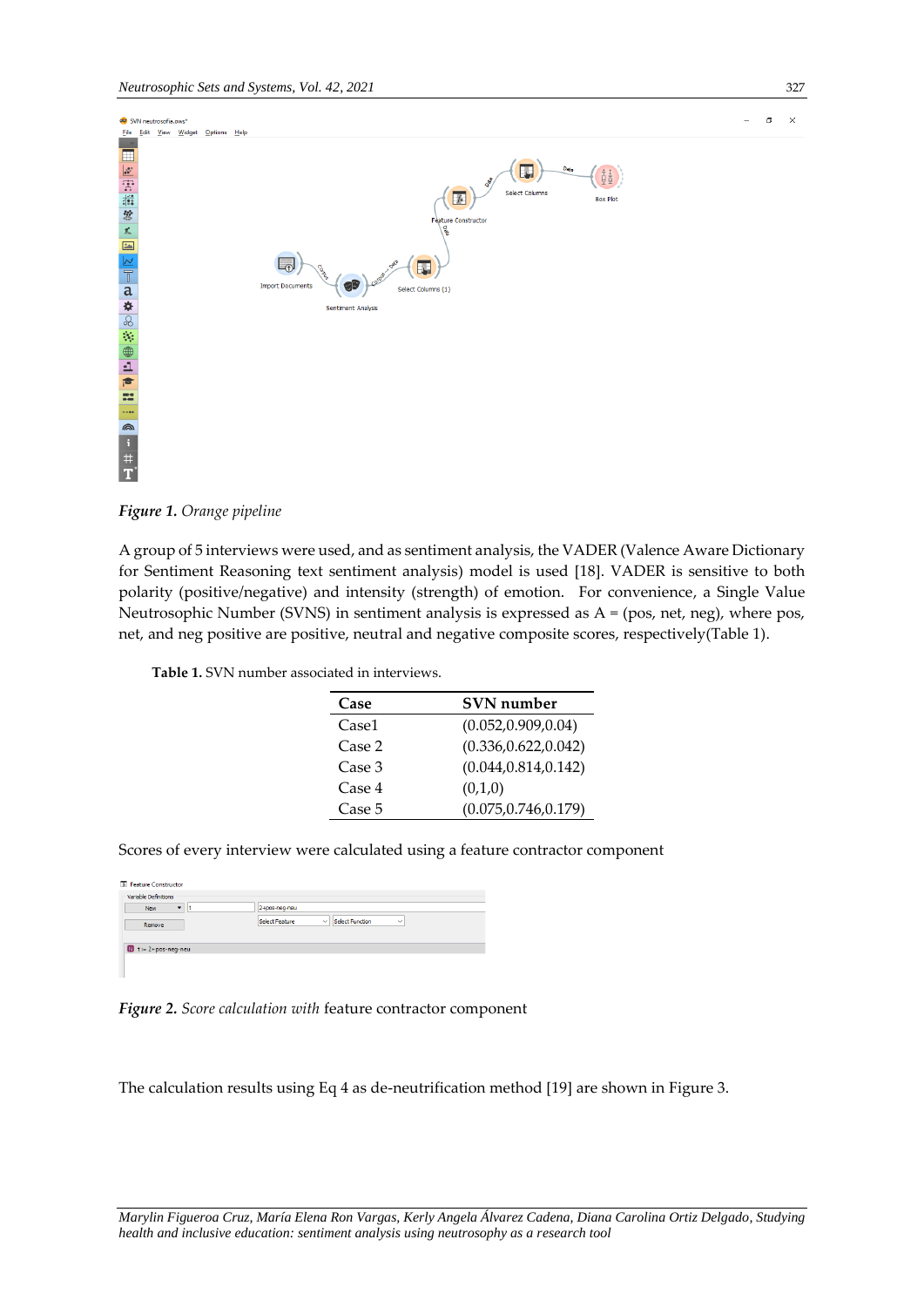| Data Table                                  |                |                         |       |                     |        |  |  |
|---------------------------------------------|----------------|-------------------------|-------|---------------------|--------|--|--|
| Info                                        |                | untitled<br>untitled    |       |                     |        |  |  |
| 5 instances (no missing data)               |                |                         |       |                     |        |  |  |
| 1 feature<br>No target variable.            | title          | path                    | onter | name<br><b>True</b> | ť      |  |  |
| 3 meta attributes                           | $\overline{2}$ | C:/Users/ Ple Case2     |       |                     | 1.672  |  |  |
| Variables                                   | 5              | C:/Users/ Joh Case5     |       |                     | $1.15$ |  |  |
| $\boxdot$ Show variable labels (if present) | $\mathbf{1}$   | C:/Users/ Du Case1      |       |                     | 1.103  |  |  |
| $\triangledown$ Visualize numeric values    | 3              | C:/Users/ Ca Case3      |       |                     | 1.088  |  |  |
| Color by instance classes                   | 4              | C:/Users/   I h   Case4 |       |                     |        |  |  |
| Selection                                   |                |                         |       |                     |        |  |  |
| Select full rows                            |                |                         |       |                     |        |  |  |
|                                             |                |                         |       |                     |        |  |  |
|                                             |                |                         |       |                     |        |  |  |
|                                             |                |                         |       |                     |        |  |  |
|                                             |                |                         |       |                     |        |  |  |
|                                             |                |                         |       |                     |        |  |  |
|                                             |                |                         |       |                     |        |  |  |
|                                             |                |                         |       |                     |        |  |  |
|                                             |                |                         |       |                     |        |  |  |
|                                             |                |                         |       |                     |        |  |  |
|                                             |                |                         |       |                     |        |  |  |
|                                             |                |                         |       |                     |        |  |  |
| Restore Original Order                      |                |                         |       |                     |        |  |  |
| $\boxdot$<br>Send Automatically             |                |                         |       |                     |        |  |  |
|                                             |                |                         |       |                     |        |  |  |

*Figure 3. Score calculation* 

The methods show and sentiment score for every interview, that score function allow to rank singlevalued neutrosophic numbers and gives a single numerical value. The researcher exploited a written interview transcript rich with observations and insights and quantified it using neutrosophy in conjunction with other research methods.

The highest scores are evidenced in the sensitizing categories Adaptive behaviour skills represented by leisure and free time with 12.43%, Social skills with 11.64% and main problems of families with 11.51%, while the relative values with the lowest scores are Health conditions with 1.35%, and Special Educational Needs to be associated or not with disability with 1.65%, which is coherent with the current reality, taking into account the deficiencies in the preparation of the family in the educational intervention of their children.

Within the adaptive behavioral skills of students with SEN associated or not to a disability, those indicators corresponding to leisure and free time skills and the development of social skills stand out because these areas in the initial state were depressed, constituting a causality of family conflicts, so they have been worked intensively, Although radical changes in the final state are not appreciated from their condition, both have evidenced reversed improvements in the other sensitizing categories studied, including the strengthening of family communication within and towards other families, a fundamental element of impact in terms of results.

Another of the statistical tools applied was the calculation of the emergency index[19], and upon studying the results, it was found that the highest incidence was due to the following:

· Main problems of families in the initial stage: indicators such as the following prevailed: parents' lack of knowledge of the developmental condition of their children and the support systems they need, generating disorientation, apathy, feeling of exclusion in the educational context, helplessness in educating their children (stress maintained in 100%, malnutrition due to obesity nine students (Morbid in 8 and 1 student Moderate), epilepsy, emotional disturbances, low self-esteem, insecurity in the work they do, low tolerance to the frustration of mistakes in parents and children, rejection of school, sadness, grief for the loss of family members with the pandemic, on the other hand, shows various disabilities with great diversity in terms of levels of development (age).

Although intellectual and developmental disabilities prevailed with more than 20% and adolescence as a complex stage within the development, although childhood was represented, all this determined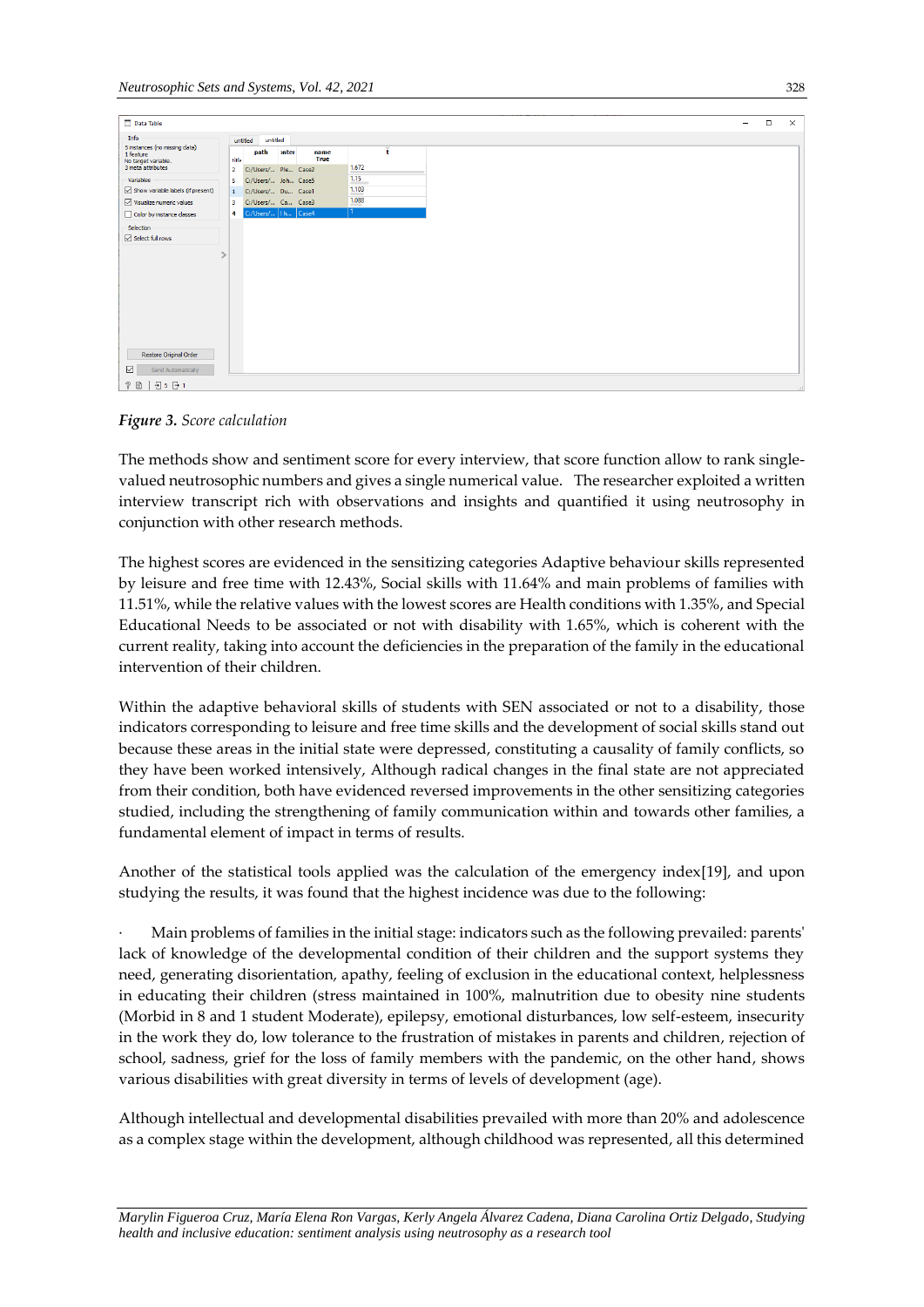the design of the training system and the innovative and Educommunication activities articulated in the educational process in the initial stage.

In the final state, encouraging results were observed in the change of behavior of the families and the degree of training that they have acquired in carrying out activities with their children, especially those related to the management of technological and Educommunication tools, degree of acceptance towards their children, greater tolerance and resilience in the current historical context and consequently less frustration.

Involvement of parents in their children's education: in this category, the evidence shows that, in the initial state, family actions were insufficient towards the education of their children, hostility, covert rejection, domestic violence (verbal and physical) prevailed, translated into the need to deepen in areas of conflicts and how to achieve peaceful coexistence in their family, evasion of the role that corresponded to them in the education of their children, resistance to change, no involvement in the educational processes of their children, therefore their participation as a family is focused on feeding, protecting, caring for their children and the formation of some values, as part of their cultural function, the rest was characterized by complaints towards the state and absence of activities that propitiate support systems in each of the students within the educational process, primarily those support actions directed to the use of virtual technological tools.

In the final state, each of the families has evolved according to their condition and reality, from each workshop given, coupled with various communication tools used, along with the specialized accompaniment of specialists in Pediatric Medicine, Psychology, Special Pedagogy, Technology, Sports in the various activities articulated to the workshops applied in each module with the following topics: 1st Module: Main problems of families and students with SEN associated with disability, 2nd Module: Support systems for educational inclusion and the 3rd Module: Curricular adaptations in virtual education and the family, together with the work carried out in a personalized way by researchers and students of the Special Education career in the pedagogical reinforcement applied in the 3rd module.

The development of Adaptive Behavioral Skills in the initial state: were contemplated in the type: Communication, Hygiene and health, Homelife, Social skills, Use of community services, Selfdirection, Self-care and safety, leisure and free time, Functional academic skills, each of them, were structured in an essential group of evaluative indicators, articulated at the time of evaluation to three categories (always, sometimes and never), this type of evaluation allowed catching the slightest result, a fundamental element that focused on observing the evolution of the process optimistically.

In the final stage of the study, the educational practice and the statistical tools presented above reveal the participation of each of these skills in 100% of the schoolchildren studied in more or less development, with those of the Communicative, Hygiene and health, Social skills, Self-care, Leisure and free time type standing out above the others due to their complexity and importance in the adaptation to the social environment, which was strengthened by the increased work of the family as the main protagonist of this historical context.

An essential element that stood out is the guiding role played by the reflections of each of the workshops applied by the specialists, systematically uploaded to the Blog, elaborated as an Educomunicasional tool for this project, the research group and the career of Special Education and how parents have been involved spontaneously in all this work, characterized by dialogue and active participation, high self-esteem of families who already consider themselves part of this educational process, which has led to the transformation of the modes of action and the improvement of healthier lifestyles.

*Marylin Figueroa Cruz, María Elena Ron Vargas, Kerly Angela Álvarez Cadena, Diana Carolina Ortiz Delgado, Studying health and inclusive education: sentiment analysis using neutrosophy as a research tool*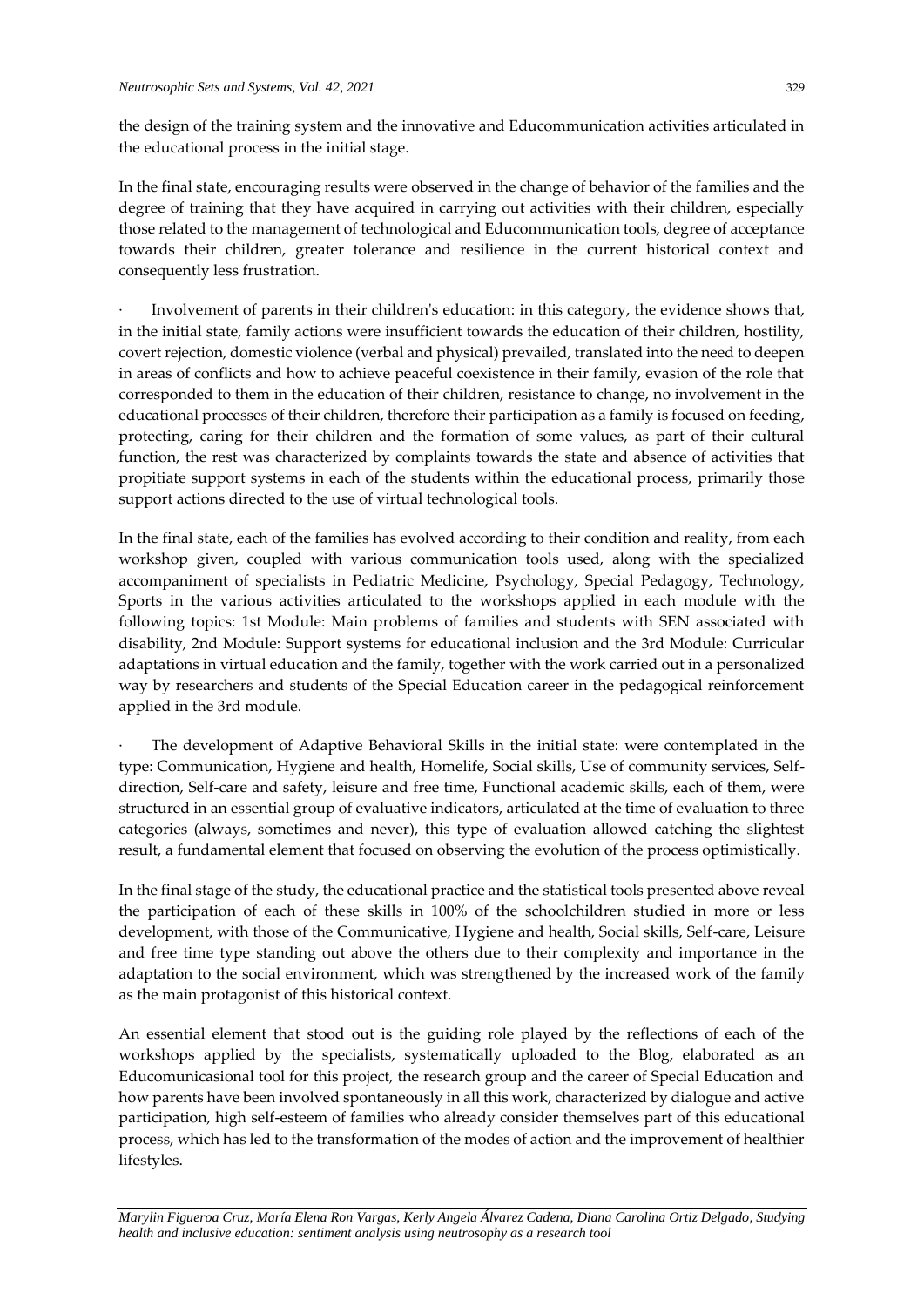## **4. Results**

It is possible to evidence precisely the total dependence that exists between the guiding category (Health in educational inclusion) and the initial and final state of the sensitizing categories, in particular: the states of health, problematic of families before the role of educational care of their children with SEN associated or not to disability and the development of adaptive behaviour skills in preparation for the life of these schoolchildren as described by [20].

It is appropriate to highlight how social and emotional learning has gained greater prominence in the results of this study and demonstrates the postulates of the Social Learning Theory [21], pointing to the importance of this learning according to the guiding principles: Attention, retention, reproduction and motivation of the knowledge learned through observation and imitation of the closest people of these students, tinged by the emotional learning that is performed by identifying the expressions, and emotions that this knowledge brings to their routine life.

The digital inclusion of this population group (students with SEN associated with disability and their families) contributes significantly to the improvement of inclusive education and constitutes a gateway to work within the family, which should continue to be studied.

Its limitations remain to continue generating dynamics that systematically strengthen these aspects mentioned above, even outside this pandemic stage.

.This study is the first step of research that points out the uncertainties solving in discursive analysis. Results show the practical applicability of the proposal ease of use and interpretation by experts

### **Conclusions (**

- 1. The *Transtheoretical model applied in health education* in the study has been represented by the interactivity, negotiation and active participation of each of the acting groups based on a relationship of respect, which has been the cornerstone in the action of the project, strengthening family and social communication in general and their change of healthier lifestyles.
- 2. The social and emotional learning facilitated by parents strengthens the development of adaptive behavior skills, generating active and coherent participation of these students, strengthening their inclusive education.
- 3. The continuity of training for parents should be continued, not with the intention that they assume the role of a specialist, but rather taking advantage of their role as a family so that they can incorporate new tools that stimulate their actions, sensitization towards working with their children in an assertive family environment, permeated with love, respect and understanding.
- 4. This study is the first step of research that points out the uncertainties in discursive analysis using a qualitative research approach in line with the Smarandache proposal. Datamining tool Orange was adapted to the neutrosophic environment.
- 5. Future work will concentrate on multi-refined neutrosophic set (MRNS) in interview sentiment analysis.

### **References**

- [1] UNESCO, "COVID-19 Impact on Education," *UNESCO Inst. Stat. data*, 2020.
- [2] K. Asbury, L. Fox, E. Deniz, A. Code, and U. Toseeb, "How is COVID-19 Affecting the Mental Health of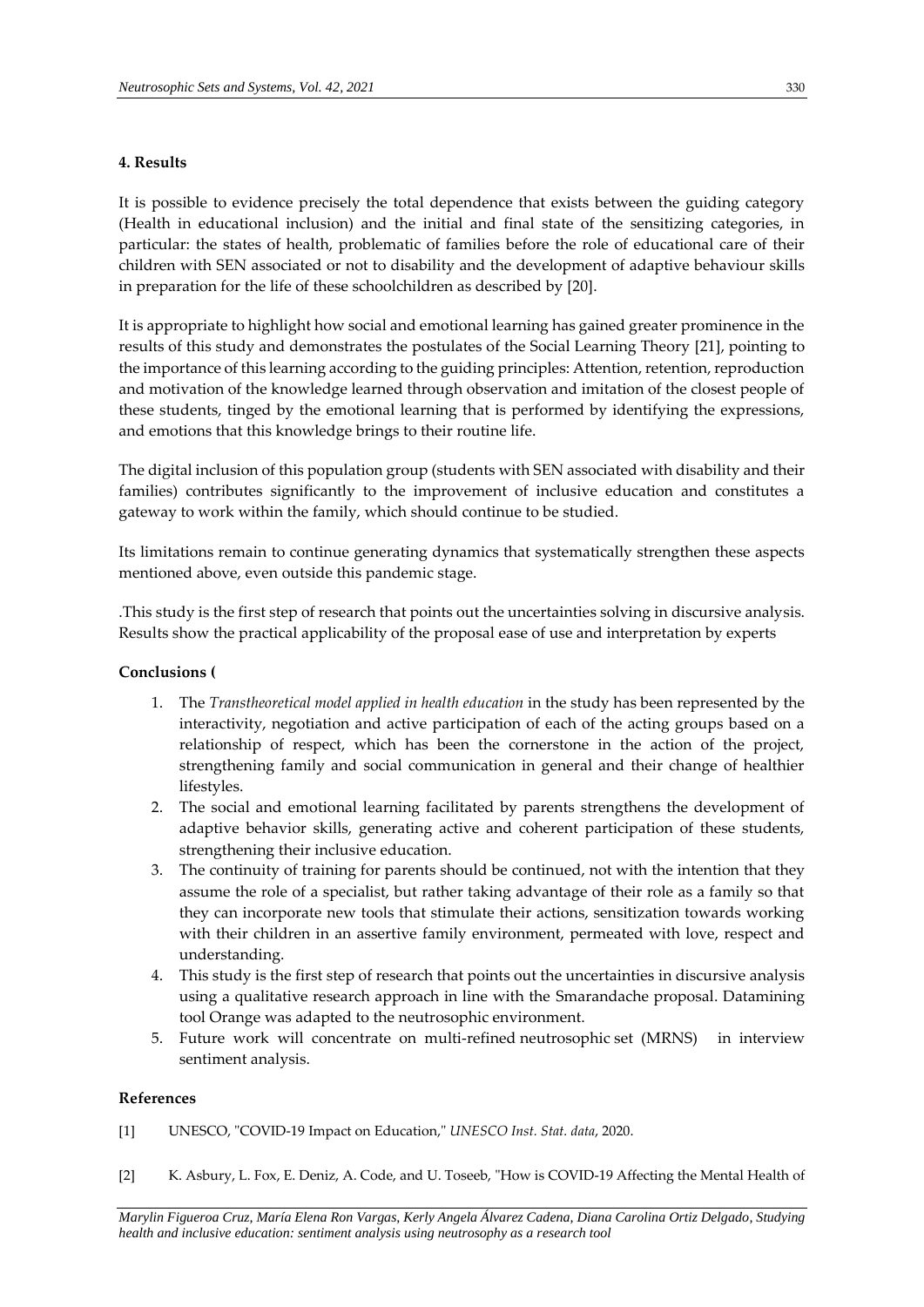Children with Special Educational Needs and Disabilities and Their Families?," *J. Autism Dev. Disord.*, 2020, doi: 10.1007/s10803-020-04577-2.

- [3] J. GIL-QUINTANA and A. CANO-ALFARO, "Digital inclusion: A challenge for school organization, planning and teaching," *Rev. Mediterr. Comun.*, 2020, doi: 10.14198/MEDCOM2020.11.1.6.
- [4] F. Smarandache, "Neutrosophy, a new Branch of Philosophy," *Mult. valued Log.*, 2002.
- [5] A. Sleem, M. Abdel-Baset, and I. El-henawy, "PyIVNS: A python based tool for Interval-valued neutrosophic operations and normalization," *SoftwareX*, 2020, doi: 10.1016/j.softx.2020.100632.
- [6] F. Smarandache, M. A. Quiroz-Martínez, J. E. Ricardo, N. B. Hernández, and M. Y. Leyva Vázquez, "Application of neutrosophic offsets for digital image processing," *Investig. Operacional*, 2020.
- [7] F. Smarandache, M. Abdel-Basset, and S. Broumi, "Neutrosophic Sets and Systems, vol. 40, 2021," *Neutrosophic Sets Syst.*, vol. 40, no. 1, p. 32, 2021.
- [8] M. Saqlain, N. Jafar, S. Moin, M. Saeed, and S. Broumi, "Single and Multi-valued Neutrosophic Hypersoft set and Tangent Similarity Measure of Single valued Neutrosophic Hypersoft Sets," *Neutrosophic Sets Syst.*, vol. 32, pp. 317–329, 2020.
- [9] M. T. Cadena, M. F. J. Burgos, and M. J. J. Montenegro, "Neutrosophic Case-Based Reasoning Method to Determine the Profitability of the Tourism Sector in the City of Riobamba," *Neutrosophic Sets Syst.*, vol. 37, no. 1, p. 13, 2020.
- [10] J. L. R. Villafuerte, L. D. T. Torres, and L. T. Jimenez, "Neutrosophic Hypothesis to validate a modification for Article 630 of the Integral Organic Criminal Code of Ecuador," *Neutrosophic Sets Syst.*, vol. 37, no. 1, p. 31, 2020.
- [11] M. Leyva-Vázquez, M. A. Quiroz-Martínez, Y. Portilla-Castell, J. R. Hechavarría-Hernández, and E. González-Caballero, "A New Model for the Selection of Information Technology Project in a Neutrosophic Environment," *Neutrosophic Sets Syst.*, p. 344.
- [12] F. Sasangohar, A. Dhala, F. Zheng, N. Ahmadi, B. Kash, and F. Masud, "Use of telecritical care for family visitation to ICU during the COVID-19 pandemic: an interview study and sentiment analysis," *BMJ Qual. Saf.*, 2020.
- [13] I. Kandasamy, W. B. Vasantha, J. M. Obbineni, and F. Smarandache, "Sentiment analysis of tweets using refined neutrosophic sets," *Comput. Ind.*, 2020, doi: 10.1016/j.compind.2019.103180.
- [14] F. Smarandache, B. Teodorescu, and M. Teodorescu, "Uncertainty Communication Solution in Neutrosophic Key," *SSRN Electron. J.*, 2018, doi: 10.2139/ssrn.2731609.
- [15] F. Smarandache, "The Neutrosophic Research Method in Scientific and Humanistic Fields," *Multisp. MULTISTRUCTURE. NEUTROSOPHIC Transdiscipl.*, p. 732.